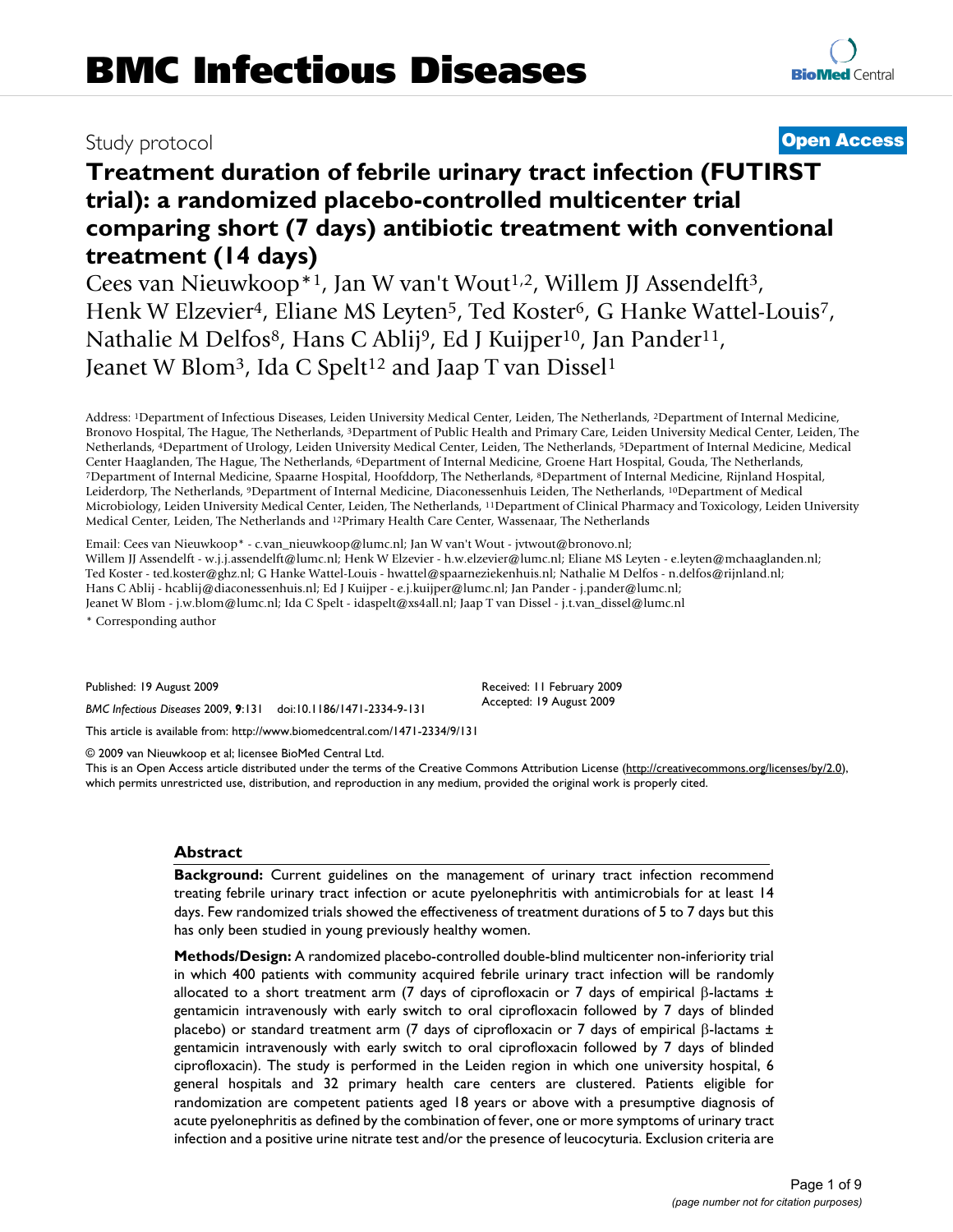known allergy to fluoroquinolones, female patients who are pregnant or lactating, polycystic kidney disease, permanent renal replacement therapy, kidney transplantation, isolation of ciprofloxacinresistant causal uropathogen, renal abscess, underlying chronic bacterial prostatitis, metastatic infectious foci and inability to obtain follow-up. The primary endpoint is the clinical cure rate through the 10- to 18-day post-treatment visit. Secondary endpoints are the microbiological cure rate 10- to 18-day post-treatment, the 30- and 90-day overall mortality rate, the clinical cure rate 70- to 84-day post-treatment, relapse rate of UTI and adverse events or complications during 90 days of follow-up.

**Discussion:** This study aims to demonstrate that 7 days of antimicrobial treatment is non-inferior as compared with 14 days of treatment in patients with febrile urinary tract infection. In addition, it will generate insights into the side-effects of antimicrobial treatment in relation to its duration. The study population will also include men, the elderly and patients with significant co-morbidity. Reflecting daily practice of primary health care and emergency departments, the results of this study can be generalized to other locations.

**Trial registration:** (Trial registration at clinicaltrials.gov: NCT00809913 and trialregister.nl: NTR01583)

#### **Background**

Fever in urinary tract infection (UTI) suggests the presence of tissue inflammation and is therefore considered to be a sign of acute pyelonephritis (AP) [1,2]. In 2000, the estimated direct and indirect costs of acute AP in the United States were \$2.14 billion which is predominantly related to hospitalization [3]. In the last decades hospitalization rates of patients with AP has decreased from almost 100% to 10–30% [4-6]. The outpatient management of patients with AP has become popular as have oral antimicrobial treatment regiments and shortening of treatment duration [7-10]. However, such approaches have only been studied in the setting of uncomplicated AP, defined as AP in a young otherwise healthy non-pregnant woman without co-morbidity. In contrast to this, the optimal treatment of patients with complicated AP remains unclear and, not surprisingly, treatment guidelines therefore almost exclusively discuss uncomplicated AP [11,12]. Current strategies recommend antimicrobial treatment for at least 14 days [13-[16\]](#page-8-0).

Facing the aging of the general population it is challenging to better define the optimal treatment for AP in an unselected population including the elderly, men and patients with co-morbidity. Moreover, fluoroquinolones, being the preferred oral empirical treatment for AP, are associated with considerable side effects such as dysglycemia and *Clostridium difficile* infections, especially in the elderly and subjects with co-morbidity [17,18]. Therefore it is questionable whether the benefit of antimicrobial treatment of AP at the end of a 14-day antimicrobial treatment still outweighs its potential side effects.

We will conduct a multicenter, randomized, doubleblind, non-inferiority trial to determine whether the efficacy and safety of a 7-day antimicrobial regimen is similar to a 14-day antimicrobial regimen in unselected individuals presenting with AP, defined as febrile UTI, at primary care or emergency department.

## **Methods/Design**

A randomized placebo-controlled double-blind multicenter trial is conducted with the aim to determine noninferiority of the primary outcome measure between short treatment and standard treatment of febrile UTI. Consecutive patients will be randomized in a 1:1 ratio stratified per center and sex, to receive either a 7-day or 14-day regimen of antimicrobial treatment. Those enrolled in the 7 day regimen will be provided with placebo tablets to match antimicrobial tablets to complete a 14-day course.

#### *Patients*

#### *Inclusion criteria*

A subject is eligible for inclusion if all of the following criteria apply: 1) Competent patient aged 18 years or above, 2) One or more solicited symptoms suggestive of urinary tract infection (UTI) (i.e. dysuria, frequency, urgency, perineal pain, suprapubic pain, costovertebral tenderness or flank pain), 3) Fever defined as a measured temperature  $\geq$  38.2°C (ear, rectal) or  $\geq$  38.0°C (axillary) and/or a history of feeling feverish with shivering or rigors including the past 24 hours, 4) Positive urine nitrate test and/or leukocyturia as depicted by leukocyte esterase test or the presence of more than 5 leukocyte per high- power field in a centrifuged sediment.

#### *Exclusion criteria*

A subject is not eligible for inclusion in this trial if any the following criteria apply: 1) Known allergy to fluoroquinolones, 2) Pregnancy or lactation, 3) Polycystic kidney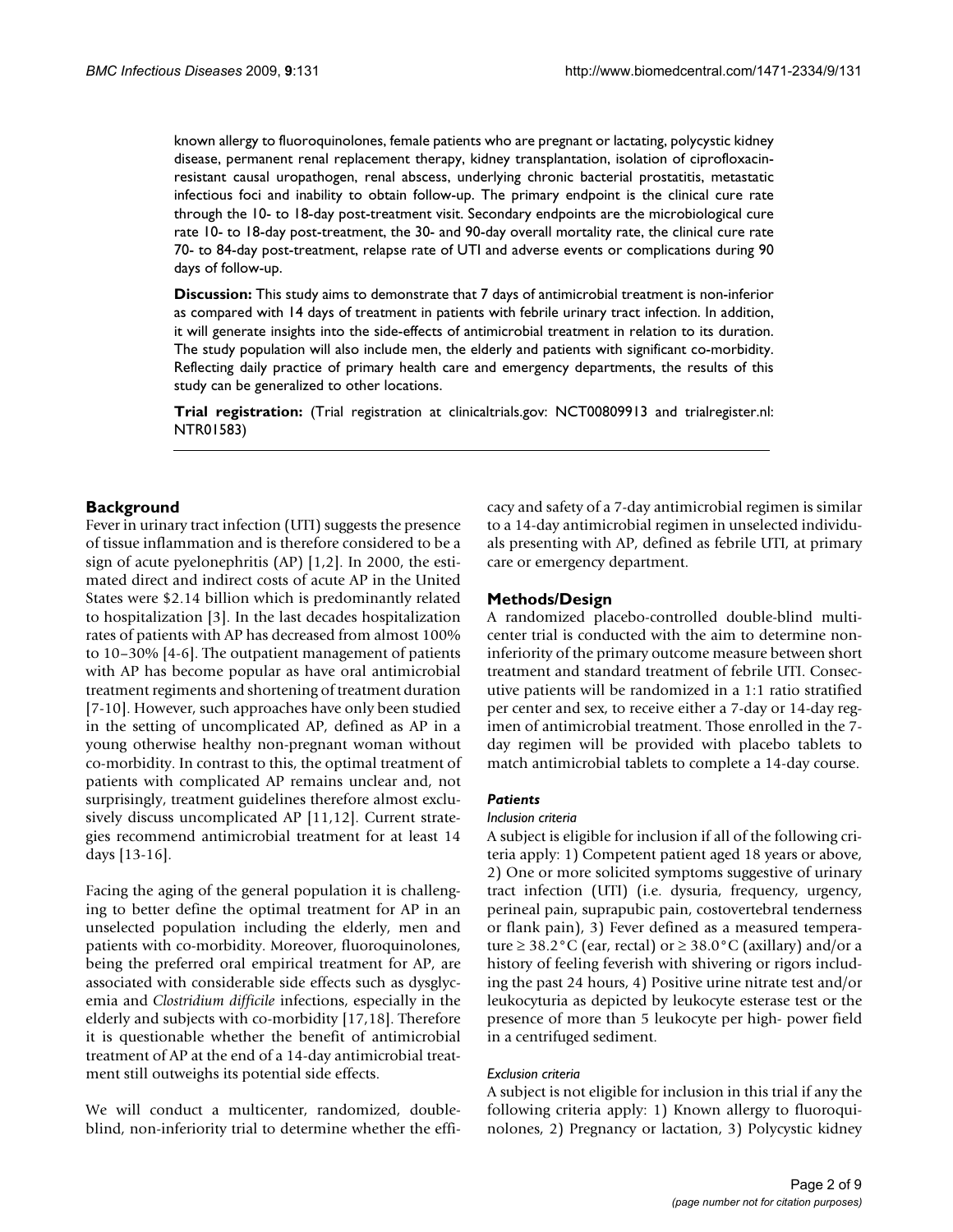disease, 4) Permanent renal replacement therapy, 5) History of kidney transplantation, 6) Residence outside country of enrollment, 7) Inability to speak or read Dutch and 8) Absence of written informed consent.

In addition to these exclusion criteria patients with the following conditions, indicating longer or other antimicrobial treatment, will not be randomized: 1) Isolation of ciprofloxacin-resistant causal uropathogen, 2) Presence of renal abscess, 3) Presence of underlying chronic bacterial prostatitis and 4) Presence of metastatic infectious foci.

A subject can be included in this study only once.

## *Setting*

Patients eligible for this trial will be recruited at primary health care centers or at emergency department (ED) of hospitals in the Leiden region. The primary care region and participating hospitals serve one single area (North-West of South Holland) of the Netherlands (Figure 1). Patients considered ill enough by their primary care physician to require hospitalization will be enrolled at the emergency department of affiliating regional hospitals to which they refer.

## *Treatment*

Subjects will be randomized to receive either short antimicrobial treatment for 7 days followed by placebo for 7 days, or standard antimicrobial treatment for 14 days. The decision whether to treat as outpatient or inpatient will be made by the attending physician based on clinical judgment. Outpatients will be treated non-blinded with oral ciprofloxacin (500 mg b.i.d.) for 7 days followed by the blinded study medication (oral ciprofloxacin 500 mg or placebo b.i.d.) for 7 days. Inpatients will be empirically treated according to local guidelines on antimicrobial treatment (β-lactam  $±$  aminoglycoside intravenously). After empirical intravenous treatment, patients will be switched as soon as possible to oral ciprofloxacin. Patients will then receive non-blinded oral ciprofloxacin (500 mg b.i.d.) up to the 7<sup>th</sup> day followed by the blinded study medication (oral ciprofloxacin 500 mg or placebo b.i.d.) for additional 7 days. Inpatients that are empirically treated with oral antimicrobials will be treated as the outpatients. The placebo is indistinguishable from the ciprofloxacin containing formula, by sight and taste. Blinded treatment (ciprofloxacin 500 mg or placebo) is manufactured according to Good Manufacturing Principles principles by ACE Pharmaceuticals BV, Zeewolde, The



## Figure 1 **Geographic distribution of participating sites**.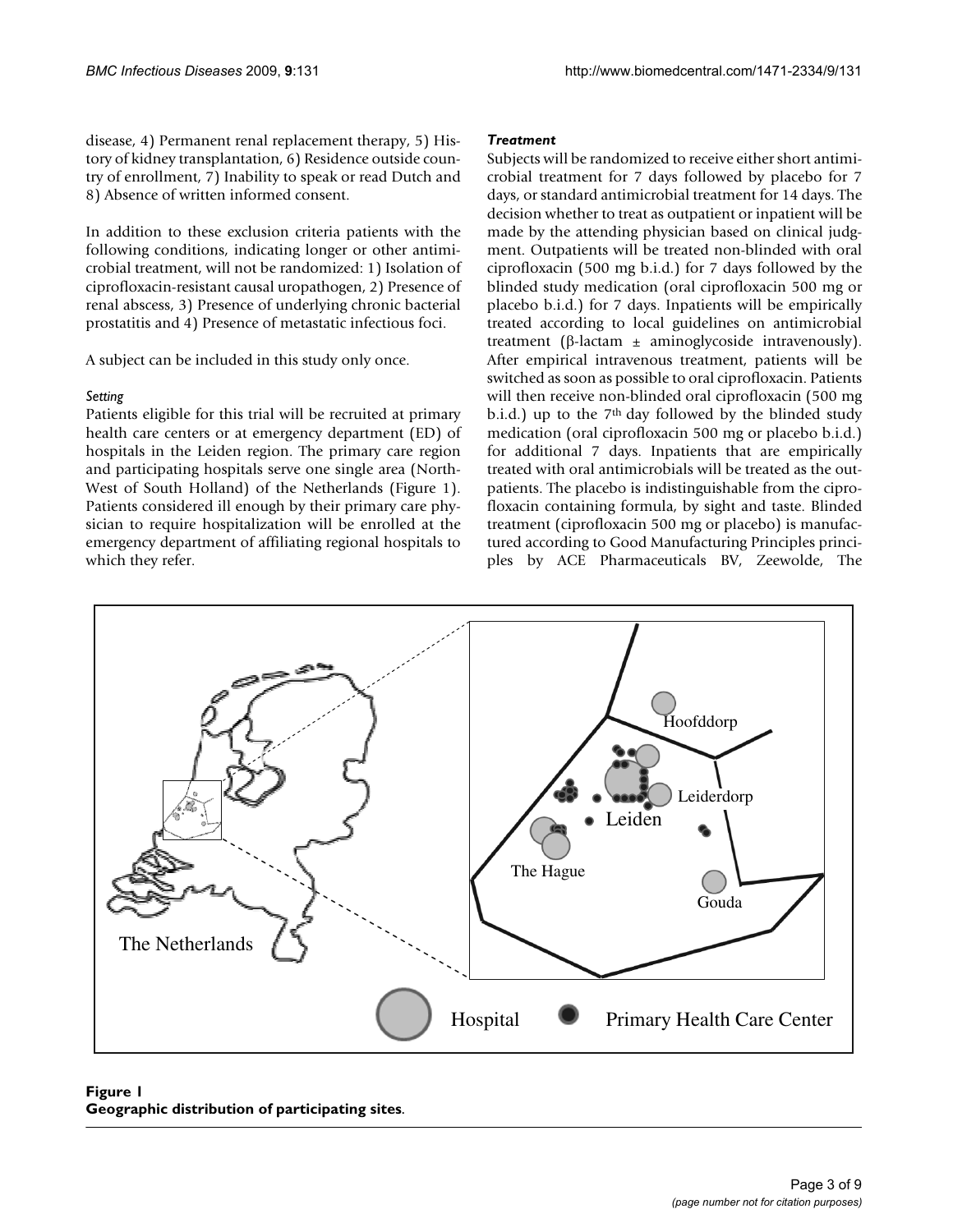Netherlands. Both the subject and investigator are blinded.

Patients with an indication of longer or other antimicrobial treatment as assessed by the additional exclusion criteria will be treated according to best clinical practice as judged by the attending physician. Though not randomized, these patients will remain in the study to assess the outcome.

#### *Data collection and management*

Demographic, clinical and microbiological data will be collected by qualified research nurses or the clinical investigator (CvN) who will visit all patients at home directly after they have been notified by the primary care physicians. Data from patients included at the ED will be collected from the medical record completed with an interview by telephone or at the bedside using a standardized questionnaire. Blood and urine cultures will be taken before commencement of antimicrobial therapy and are analyzed by standard microbiological methods at local certified laboratories. All patients will be contacted by person at day of enrolment, 3–4 days and 28–32 days thereafter and are contacted by phone at 13–15 days and 84– 92 days after enrolment to assess outcome. Urine cultures will be performed 28–32 days after enrolment to assess microbiological outcome. In case of (re)admission during the study period, related data will be taken from the medical record. A detailed flowchart of data registration is outlined in Table 1.

Data of clinical and microbiological data are collected in standardized questionnaires, case record files (CRFs), subjects' diaries and laboratory records. The data will be entered into a SPSS database using SPSS Data Entry Builder 4.0. To ensure validity of entrance the data will be inputted twice. All data sets will be initiated with an audit trail. The subjects' diaries are considered supportive for the investigators when filling in the CRFs, i.e. all relevant information will be translated and transferred to the CRFs by the research nurses or the clinical investigator. The data sets will be checked for consistency and plausibility. All ambiguous or implausible data items will be resolved by data queries to the investigators in the field.

## *Randomization*

A computer-generated randomization list of permuted blocks of 4 made by an appointed pharmacist will be used for treatment allocation. This list contains the numbers 1 to 500 and consists of 125 blocks of 4. The list of randomization numbers and corresponding treatment (placebo or ciprofloxacin) will be saved in an independent database with restricted access by the pharmacist. Stratification will be done per center site (7 hospitals; all primary health care centers are considered as one center) and sex. Each collaborating center will be allocated eight consecutive treatment packages consisting of 2 (one for males and one for females) consecutive blocks of 4, each time when needed. Randomization, and thus allocation to study treatment, will be done once the results of the urine culture become available at the 3<sup>rd</sup> or 4<sup>th</sup> day after inclusion.

## *Endpoints*

#### *Primary endpoint*

The primary outcome measure is clinical cure rate, defined as being alive with resolution of UTI symptoms and fever, among evaluable patients through the 10- to 18-day post-treatment visit.

#### *Secondary endpoints*

The secondary outcome measures are bacteriologic cure through the 10- to 18-day post-treatment visit, clinical

| <b>Evaluation</b>                               | <b>DAYS AFTER ENROLMENT</b> |          |           |           |           |
|-------------------------------------------------|-----------------------------|----------|-----------|-----------|-----------|
|                                                 | 0                           | $3 - 4$  | $13 - 15$ | $24 - 32$ | $84 - 92$ |
| Notification to study center                    | X                           |          |           |           |           |
| Entry criteria                                  | X                           |          |           |           |           |
| <b>Written Informed Consent</b>                 | X*                          | $X^*$    |           |           |           |
| Demography                                      | X                           |          |           |           |           |
| Clinical data                                   | $\times$                    | $\times$ | $\times$  | $\times$  | X         |
| (Serious) Adverse events                        | X                           | $\times$ | X         | X         | X         |
| Mortality                                       |                             | X        | X         | X         | X         |
| <b>Blood culture</b>                            | X                           |          |           |           |           |
| Urine culture                                   | X                           |          |           | X         |           |
| Randomization and allocation to study treatment |                             | X        |           |           |           |
| End of treatment assessment                     |                             |          | X         |           |           |
| Contact - in person                             | X                           | $\times$ |           | X         |           |
| Contact - by phone                              |                             |          | X         |           | X         |

Ad \*: After notification at emergency department written informed will be obtained as soon as possible with a maximum till the 4<sup>th</sup> day.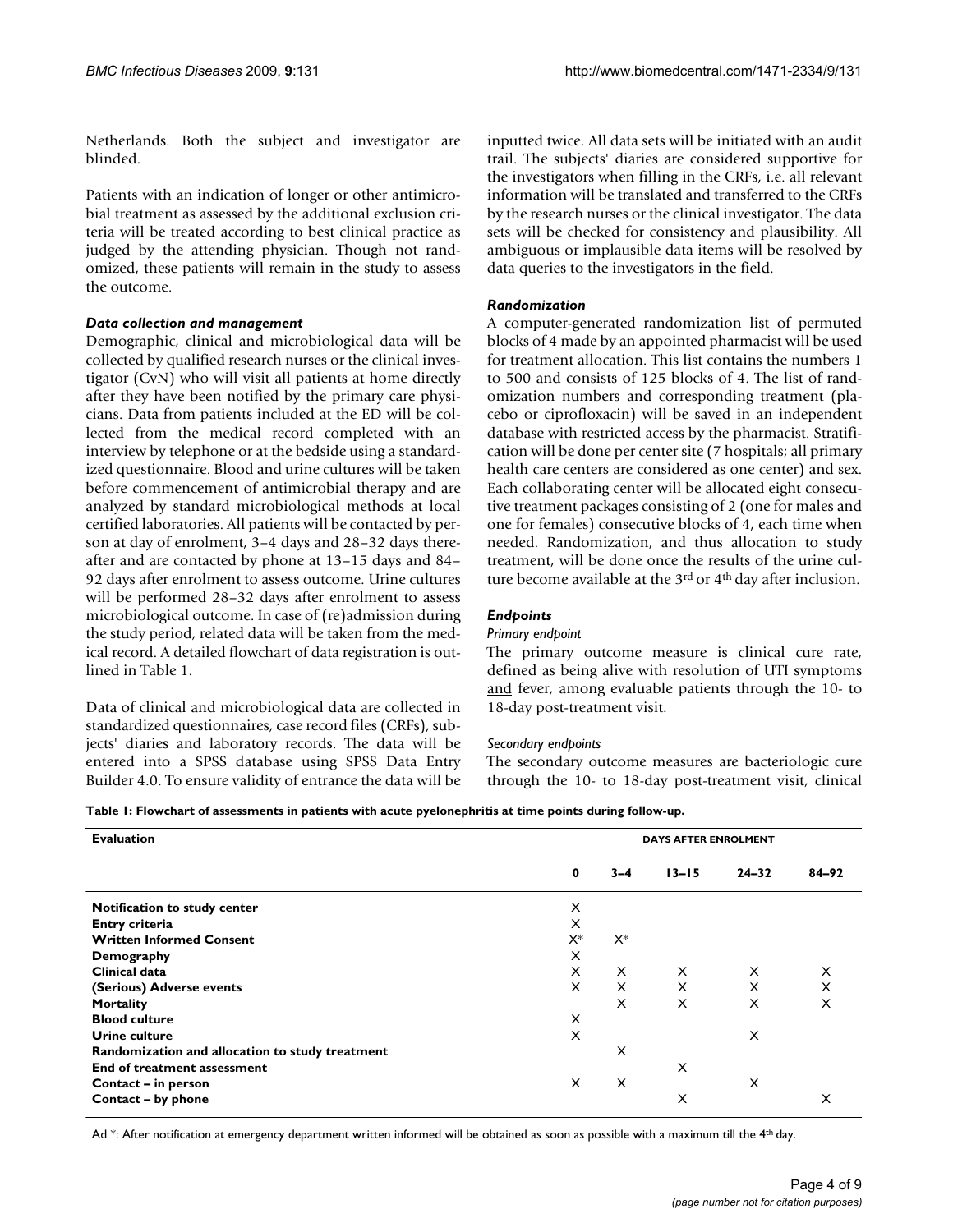cure rate through the 70- to 84-day post-treatment, allcause mortality and adverse event rate determined 10- to 18 days and 70- to 84 days post-treatment, rate of UTI relapse and rate of adverse events during 90 days of follow-up. In addition, the outcome measures will be stratified according to final diagnosis as classified by the Infectious Diseases Society of America and the European Society of Clinical Microbiology and Infectious Diseases [19,20]. This includes analysis of specific subgroups, i.e., men, patients with acute complicated pyelonephritis, patients with any co-morbidity and patients with bacteremic UTI.

#### *Definitions*

The following definitions will be used. *Clinical cure* is defined as being alive with the absence of fever (temperature  $\langle 38.0^{\circ}$ C) and the resolution of UTI symptoms (either absence of symptoms or at least 2 points improvement on a 0 through 5 points severity score) through the post-treatment visit whereas no additional antimicrobial therapy for a relapse of UTI is described. *Clinical treatment failure* is the opposite of clinical cure and defined as deterioration, persistent fever and/or symptoms of UTI (less than 2 points improvement on a 0 through 5 points severity score) or relapse of UTI with the same uropathogen for which additional antimicrobial treatment is prescribed. *Clinical recurrence* is defined as any clinical UTI after clinical recovery and the end of treatment period including uncomplicated UTI, complicated UTI and acute pyelonephritis as defined previously [19]. Based on microbiological typing of isolated uropathogen distinction will be made between clinical relapse, being the same uropathogen or clinical reinfection with a different uropathogen. *Pre-treatment significant growth of uropathogens* is defined as  $\geq 10^4$  colony forming units/mL in women (midstream urine) or  $\geq 10^3$  colony-forming units/mL in men (midstream urine) or  $\geq 10^3$  colony-forming units/mL (catheter urine) or  $\geq 10^2$  colony-forming units/mL of midstream urine collected during antibiotic treatment of UTI at study entry [19]. *Bacteriologic cure* or eradication is defined as the elimination of the study entry uropathogen or as pathogen growth of less than 104 colony forming units/mL in women or less than 103 colony-forming units/mL in men, of a midstream urine sample collected combined with the disappearance of leucocyturia [19]. *Bacteriologic failure* through the 10- to 18-day post-treatment visit is defined as the absence of bacteriologic cure and classified as persistence of the original pathogen or superinfection with a new pathogen on the basis of species determination and antibiogram or an alternative method, such as Amplified Fragment Length Polymorphism or sequence-based PCR using repetitive extragenic palindromic primers. *Ciprofloxacin resistance* of uropathogens is defined by a MIC > 4 mg/L and includes all *Enterococcus spp. Acute complicated pyelonephritis* is defined as febrile urinary tract infection in

a person with one or more of the following baseline characteristics: male sex, postmenopausal (female aged  $\geq 50$ years), underlying urinary tract disorder (e.g. nephrolithiasis, urologic malignancy, vesicoureteral reflux, urethral stricture), diabetes mellitus, immunocompromised, renal insufficiency or progressive UTI despite antimicrobial UTI treatment. *Co-morbidity* is defined as the presence of any urinary tract disorder, heart failure, cerebrovascular disease, renal insufficiency, diabetes mellitus, malignancy or chronic obstructive pulmonary disease for which the patient is prescribed medication and/or consults a hospital-based medical specialist.

#### *Ethics*

This study is conducted in accordance with the principles of the Declaration of Helsinki and 'good clinical practice' guidelines. The independent medical ethics committees of the participating centers have approved the study protocol. Written informed consent is obtained prior to randomization; consent by proxy will be obtained for patients who are temporally unable to provide consent.

## *Statistical analysis*

#### *Sample size*

From previous studies the clinical cure rate is estimated to be approximately 90% [9,10,21]. This study will have power of 90% to show that the clinical cure rate for Short treatment (7 days followed by placebo for 7 days) is at least as high as the cure rate for Standard treatment (14 days). Assuming that the event rates for the Standard treatment and Short treatment populations are 90% and 89.5%, respectively, that a difference of 10,0 points or less is unimportant, and that alpha (1 tailed) is set at 0.05, the sample size in the two groups will be 200 each. Formally, the null hypothesis is that the clinical cure rate for Short treatment is 10,0 percentage points lower than the cure rate for Standard treatment, and the study has power of 90% to reject this null. Equivalently, the likelihood is 90% that the 95,0% confidence interval (CI) for the difference in clinical cure rates will exclude a 10,0 point difference in favor of Standard treatment. We adopted 10% as the margin of non-inferiority as suggested previously [22]. In order to evaluate 200 patients in both treatment arms and considering subjects who will discontinue the study for various reasons, we estimate that 480 patients are needed to be randomized and 580 patients must be screened for randomization. According to CONSORT the flow of expected participants are outlined in Figure 2[23].

#### *Intention to treat, per-protocol and subgroup analysis*

The primary endpoint will be analyzed on the Intent-To-Treat population, including all randomized patients who received at least one dose of the study drug, and on the Per-Protocol population, including all randomized patients who had been given the study drug for a mini-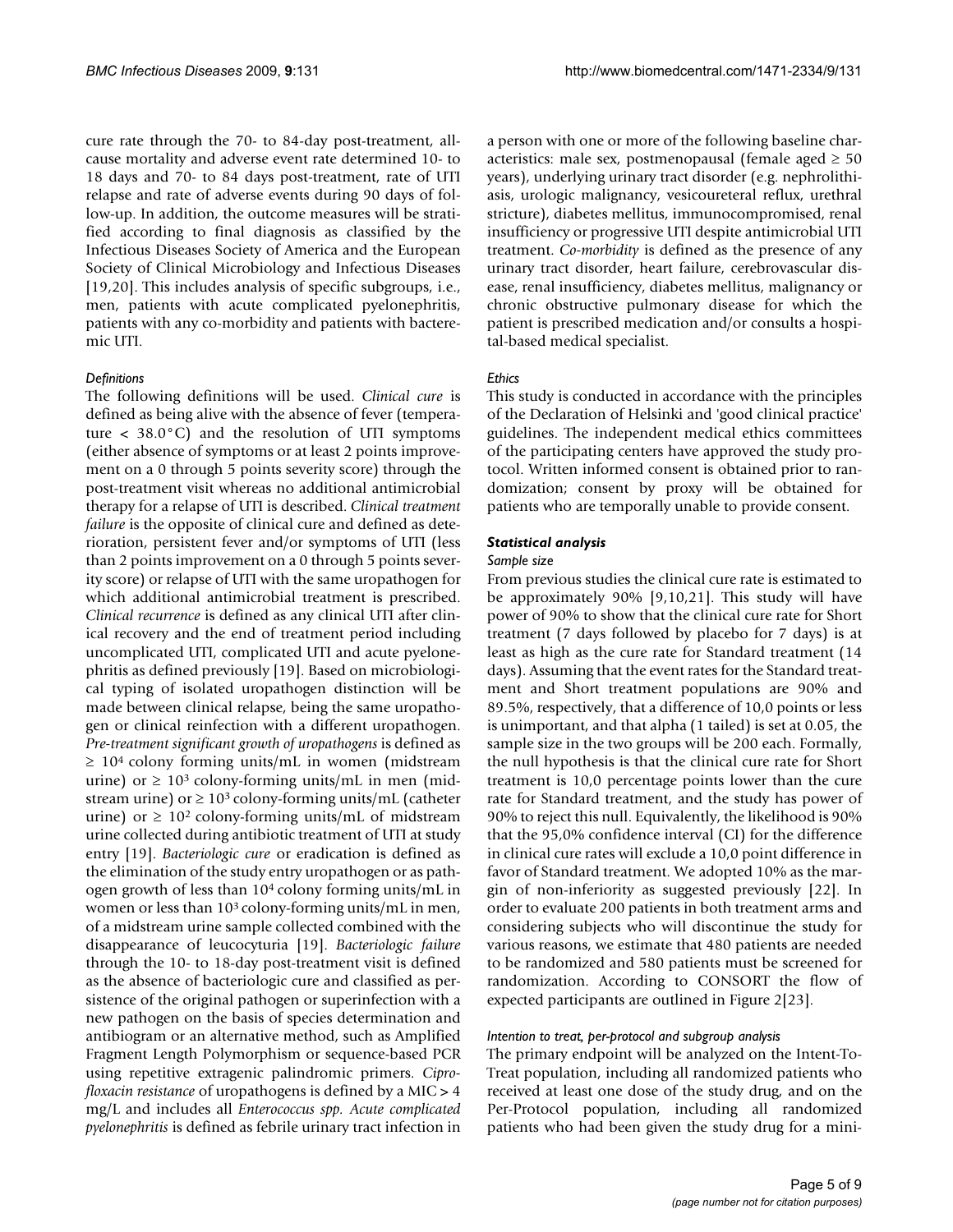

**Recruitment of consecutive patients with acute pyelonephritis**.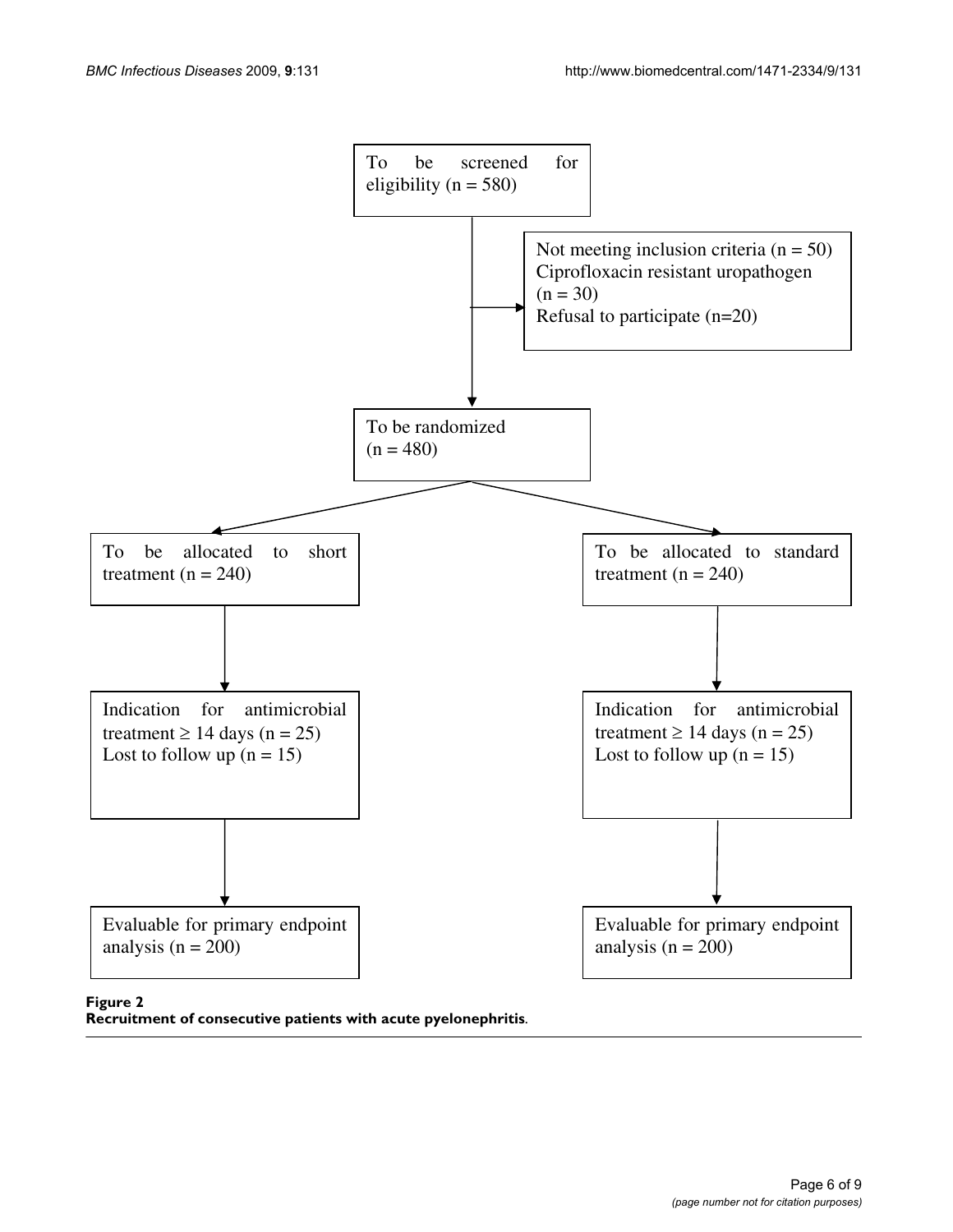mum of 24 hours (in case of treatment failure) or who had been taken at least 80% of the study drug (in case of clinical cure). The primary significance test will be carried out on the equivalence in cure rates or clinical failure rates in the two treatment arms.

Descriptive statistics will be used to describe the baseline characteristics of the participants in each arm. Binomial or categorical outcome measures will be analyzed using Chisquare tests (Pearson's or Fisher's). Risk difference with 95% CI will be used to compare the differences of categorical outcomes. The primary outcome variable is clinical cure rate assessed 10- to 18 days post-treatment. As we are only interested in non-inferiority and not in equivalence, the sample size calculation is based on a one-tailed alpha of 0.05. This implies that the 90% CI of a two-tailed Chisquare test should not cross the predefined risk difference of 10% lower clinical cure rate [24].

The primary outcome will additionally been tested in the subgroups of males, females, patients with acute complicated pyelonephritis, patients with any co-morbidity, patients aged  $\geq$  50 years, patients with bacteremic UTI and patients with stepdown treatment (antimicrobials intravenously followed by oral ciprofloxacin during the first 7 days). Subgroup analysis and all secondary outcome measures will be analyzed using Chi-square tests.

In case of significant differences in baseline characteristics, which may have happen by chance as we only stratify randomization by sex and center, the primary outcome will additionally be tested using a multivariable binary logistic regression model to adjust for the following potential confounders: age, acute complicated pyelonephritis, underlying co-morbidity and the use of stepdown treatment.

## *Safety*

Adverse events will be monitored by passive self-reporting and active surveillance at each follow-up visit or telephone call; the rates of adverse events within the two treatment arms will be compared. Safety data will be subject to clinical review and summarized by appropriate descriptive statistics. In case of treatment failure the attending physician will prescribe additional antimicrobial treatment, as appropriate. Such 'rescue medication' will be offered by the study team.

An independent Data and Safety Monitoring Board (DSMB) will monitor safety on an ongoing basis throughout the trial. Safety reports summarizing Serious Adverse Events (SAE) will be submitted to the Chair of the DSMB after each SAE. In addition, the DSMB will review the results of the interim analyses scheduled to occur after approximately 25, 50 and 75 percent of the patients have

completed until the 10- to 18-days post-treatment visit. The objective of the interim analyses is to consider stopping for safety reasons only. The breaking of the blind and the analysis of the data will be performed by a pharmacist and the members of DSMB. The following stopping rules are predefined during each interim analysis: 1). Regarding the primary outcome measure, Short treatment is definite inferior to Standard treatment with statistical significance of  $\geq$  95% certainty and 2). The clinical cure rate in the Standard arm is <75%. Besides these stopping rules, the judgment of the DSMB will be based upon a general review of adverse events including 30-day mortality. The initial communication to the study team will consist only of the outcome of the decision: either 1) there is sufficient evidence to consider stopping the trial or 2) there is insufficient evidence to consider stopping the trial.

## *Registration*

This study is registered at clinicaltrials.gov [NCT00809913] and trialregister.nl [NTR01583] with the acronym FUTIRST-trial used.

## **Discussion**

UTIs in adults are classified into acute uncomplicated UTI, acute uncomplicated pyelonephritis, complicated UTI (CUTI), acute complicated pyelonephritis and in addition, for men there are several categories of prostatitis [11,12,19,25]. The term 'uncomplicated' is usually restricted to non-pregnant women without underlying functional or anatomical abnormalities of the urinary tract but it remains controversial whether older, postmenopausal, women and women with other underlying comorbidities, like diabetes mellitus, also belong to this group [20]. Pyelonephritis is defined as a serious infection involving the pelvis, calices and kidney parenchyma which is classically characterized by fever, flank pain or costovertebral angle tenderness and signs and symptoms of UTI. While treatment recommendations of acute uncomplicated UTI and acute uncomplicated pyelonephritis are quite straightforward with short oral antimicrobial courses on an outpatient basis, there is a lack of conformity on therapeutic approaches for CUTI and acute complicated pyelonephritis; likely because these conditions reflect a broad spectrum of clinical syndromes. Therefore from a pragmatic viewpoint it is reasonable to classify these patients according to their clinical presentation in which fever reflects whether there is a parenchymal inflammation or not. Whether this involves the kidney, bladder, prostate, lymph nodes of the pelvis, blood circulation or a combination of those cannot be assessed on clinical grounds. In the literature, fever in UTI is mostly attributed to AP  $[1,2]$ . In this study we use febrile UTI as the clinical syndrome of interest because this is how patients present and fever mainly determines the appropriate treatment. According to existing classifications this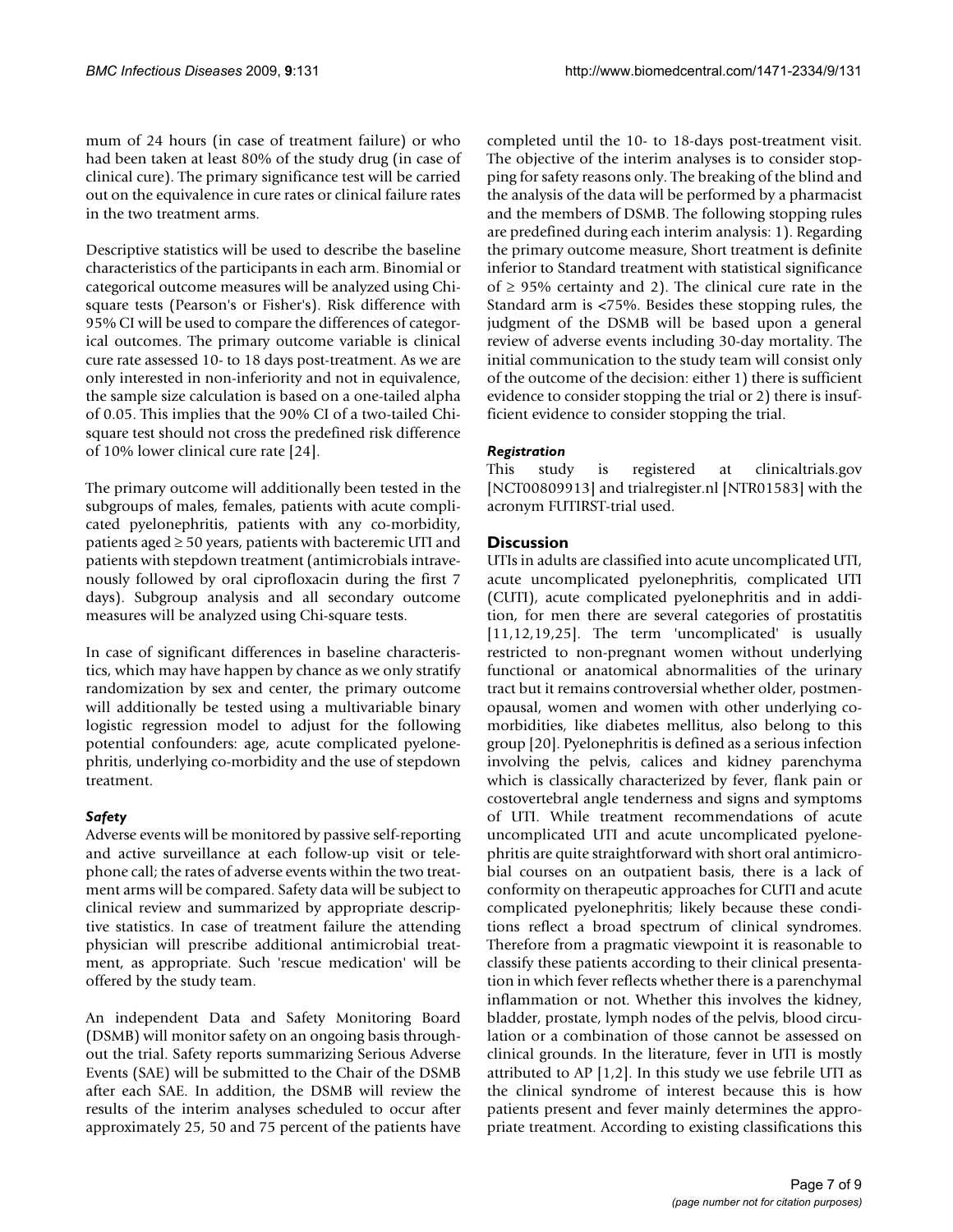includes CUTI with fever, (un)complicated AP or, as has been suggested, the urosepsis syndrome [26]. However, for reasons of simplicity and clinical pragmatics we consider FUTI as a clinical appearance of AP [1,2].

This study is different from previous studies that address treatment duration of AP. One study included only women with uncomplicated AP and a median age of 25 years [9] while another recent study included predominantly women aged  $\leq 45$  years of which a small subgroup suffered complicated AP [10]. Based on the results of these studies, it can be concluded that uncomplicated AP can be effectively treated in young women with a 5–7 day course of fluoroquinolones. However, the treatment duration was not the only study objective because the comparators in these studies were other antimicrobial agents. Therefore it remains unclear whether longer treatment of AP with fluoroquinolones might be even better. Other clinical trials on AP did not examine treatment duration but most of them compared newer or extended release fluoroquinolones to conventional ones. In all these studies, treatment duration was variable being 5 to 14 days [27-31]. From these trials it seems evident that AP in many cases can be treated shorter than 14 days. Nevertheless caution is warranted to generalize this to common practice because the study populations were highly selected being predominantly women who were relatively young and healthy. Furthermore, both patients with AP and CUTI were included in which fever was not a prerequisite of inclusion and the majority of cases had CUTI. In other words one might only conclude from these studies that cystitis in a complicated person can effectively be treated with fluoroquinolones less than 14 days. Based on the evidence in the literature we therefore conclude that the duration of antimicrobial treatment in patients with uncomplicated AP could be as short as 5–7 days whereas in patients with complicated AP it is unclear and should be at least 14 days.

In contrast to previous studies, the current study includes consecutive patients with febrile UTI, being AP, reflecting the daily clinical practice of primary care and emergency departments. This includes male participants who by definition are classified as complicated. This might be controversial but from a pathophysiological point of view there is no reason to believe that AP in men behaves different from AP in women. Indeed, previous studies that included a sufficient number of men, showed that treatment of febrile UTI with fluoroquinolones for 7–14 days had comparable clinical cure rates of about 90% [28,30- 32]. Moreover, we recently evaluated the guideline of the Dutch College of General Practitioners that recommends antimicrobial treatment of febrile UTI for 10 days irrespective of sex [33]. In this observational study with similar inclusion criteria, male sex was not a risk factor for

clinical failure [21]. As in previous studies, the mortality rate in men was higher but this reflects underlying comorbidity rather than attributable risk of UTI [5,21]. Based on the results of these studies we conclude there is sufficient evidence to include men in such a trial as this. Furthermore, it should be emphasized that although men with suspected chronic bacterial prostatitis are excluded from this trial it might be that men with febrile UTI have indeed acute prostatitis. However, as recommended treatment durations of acute prostatitis are primarily based on expert opinion (being 14 days) and the distinction of febrile UTI in men between pyelonephritis or prostatitis can often not be made clinically, a trial evaluating the optimal treatment duration is even more relevant in this population [34].

In contrast to all previous studies, the study objective of this trial only involves treatment duration. Combined with the inclusion of patients reflecting routine daily practice these aspects are thus unique that it is named with the acronym FUTIRST (Febrile UTI Randomized Short Treatment)-trial to put emphasis on being the first clinical trial on febrile UTI or AP with such a pragmatic design. Meeting the criteria for a practical clinical trial, the results of this study are thus generalizable to other settings and should influence policy makers of treatment guidelines on AP [35].

## **Abbreviations**

AP: acute pyelonephritis; UTI: urinary tract infection; CUTI: complicated urinary tract infection; SAE: serious adverse event; DSMB: data safety monitoring board.

## **Competing interests**

The authors declare that they have no competing interests.

## **Authors' contributions**

CvN and JTvD designed and initiated the study and drafted the protocol. CvN performed the sample size calculation. JWW, WJJA, HWE, EMSL, TK, GHWL, NMD, HCA, EJK, JP, JWB and ICS critically revised the manuscript and locally co-manage the trial and collect data. All authors contributed and approved the final version of the manuscript.

## **Acknowledgements**

We are grateful to all patients and their relatives for their participation in this study. We thank the staff (physicians, nurses, medical microbiologists, secretaries and assistants) at all participating sites for their cooperation. We thank Margot de Waal as coordinator of the Leiden Primary Care Research Network. We thank Ronald Brand for his statistical advice. We are indebted to A. Mieke van Aartrijk van Dalen and Marjanne C. van Tol for their precise work on collecting data, data management and data entry.